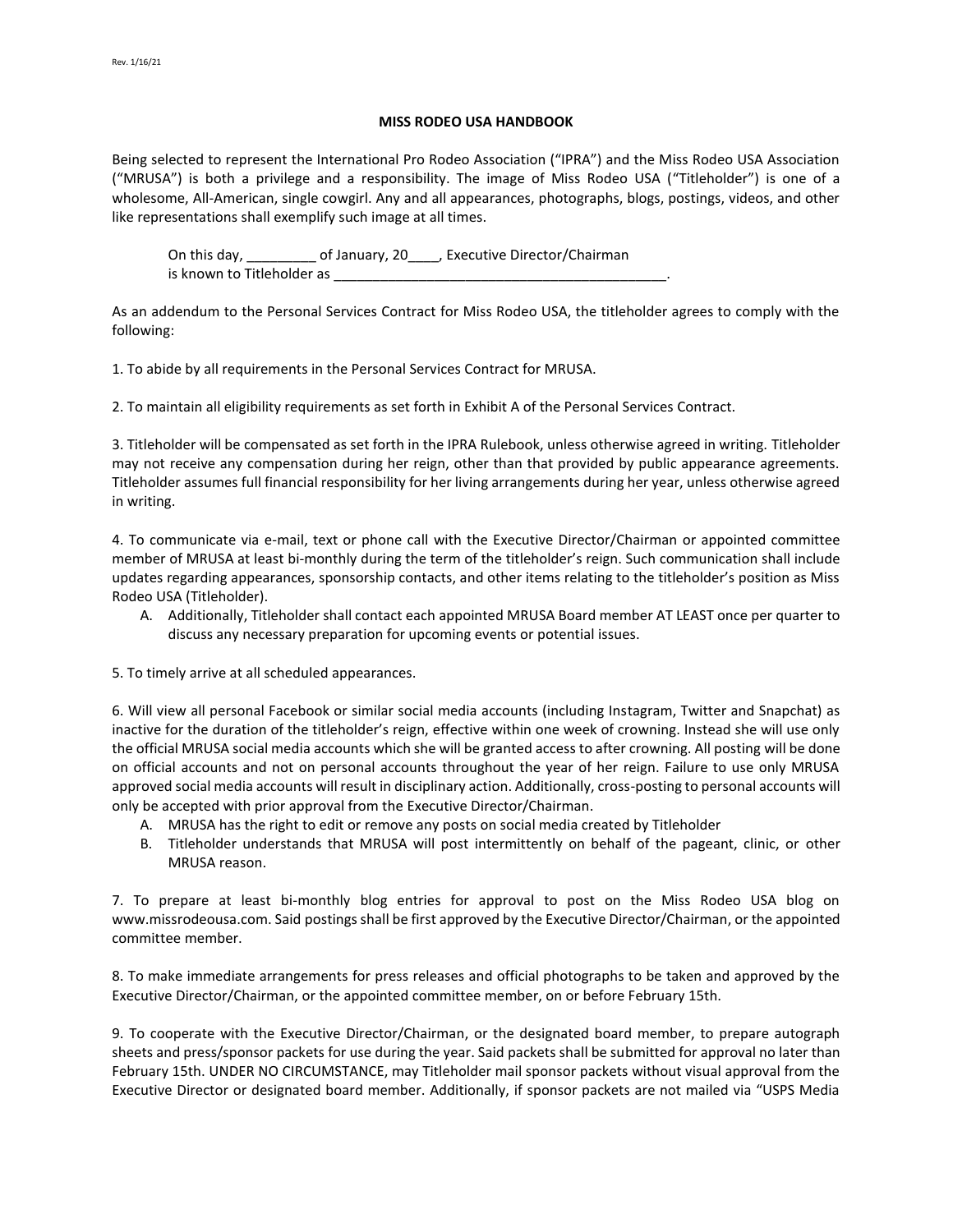Mail," said Titleholder will be responsible for additional costs resulting in traditional mail services instead of specialized and discounted method of "USPS Media Mail".

A. Titleholder shall complete all components of sponsor packets by February 15th (outlined in the attached document, including introductory letter, personal thank you notes, signed autograph sheets, etc)

10. To be responsible for reliable transportation to all functions within driving distance. Safe driving and a clean vehicle are required at all times.

A. Titleholder will hold a valid driver's license during the entirety of her reign or may be subject for forfeiting the position of Miss Rodeo USA because of inability to complete the job.

11. To maintain a post office box during her reign. At no time shall the physical address of Titleholder be made public during the year.

12. To maintain valid forms of contact for use during the year:

A. A cellular telephone number

B. An email through GMAIL to be set up IMMEDIATELY after crowning. The email address should be "missrodeousa20\_ \_ @gmail.com" unless otherwise unavailable. This will allow for easy access to share Google Drive documents that are used throughout the year.

13. Sponsor items are to remain UNALTERED unless with prior approval from the Executive Director/Chairman. All photographs of sponsored items will be in their original state, ie: no additional embellishments, designs, etc added to the work of the sponsor.

14. Rodeos and events sanctioned by the IPRA shall have first priority over all other bookings. MRUSA events/functions or MRUSA Sponsor related events to have second priority over all other bookings.

15. Titleholder will not travel to or from any rodeo event with anyone other than an approved chaperone. Chaperones shall only be approved by the Executive Director/Chairman, or the designated board member. There are no exceptions to this rule.

A. MRUSA reserves the right to appoint a chaperone if they feel necessary

16. Proper phone etiquette is required at all times. If this is unclear, please contact the Executive Director/Chairman or the appointed committee member. Titleholder shall keep her cell phone on silent during all appearances and shall not make calls or text during an appearance unless it is an emergency.

17. When traveling, Titleholder shall treat all host families and committee chairmen/sponsors with the utmost respect at all times.

18. Titleholder shall send thank-you notes to all sponsors, rodeo committees, stock contractors, host families, and other like persons/businesses. Such cards should be mailed or presented within one week of the contact.

19. Titleholder should arrive at all rodeo performances at least one hour before the performance starts, unless instructed otherwise.

20. Titleholder shall not ride any animal other than a saddle-broke horse during her reign.

21. Titleholder shall not make any appearance as Miss Rodeo USA without prior approval by the Executive Director/Chairman or the designated board member.

22. Titleholder shall make immediate contact with all national sponsors of MRUSA. It is expected that Titleholder shall make at least four written communications with such sponsors during her reign. It is recommended that such communications shall occur once during each quarter of her reign.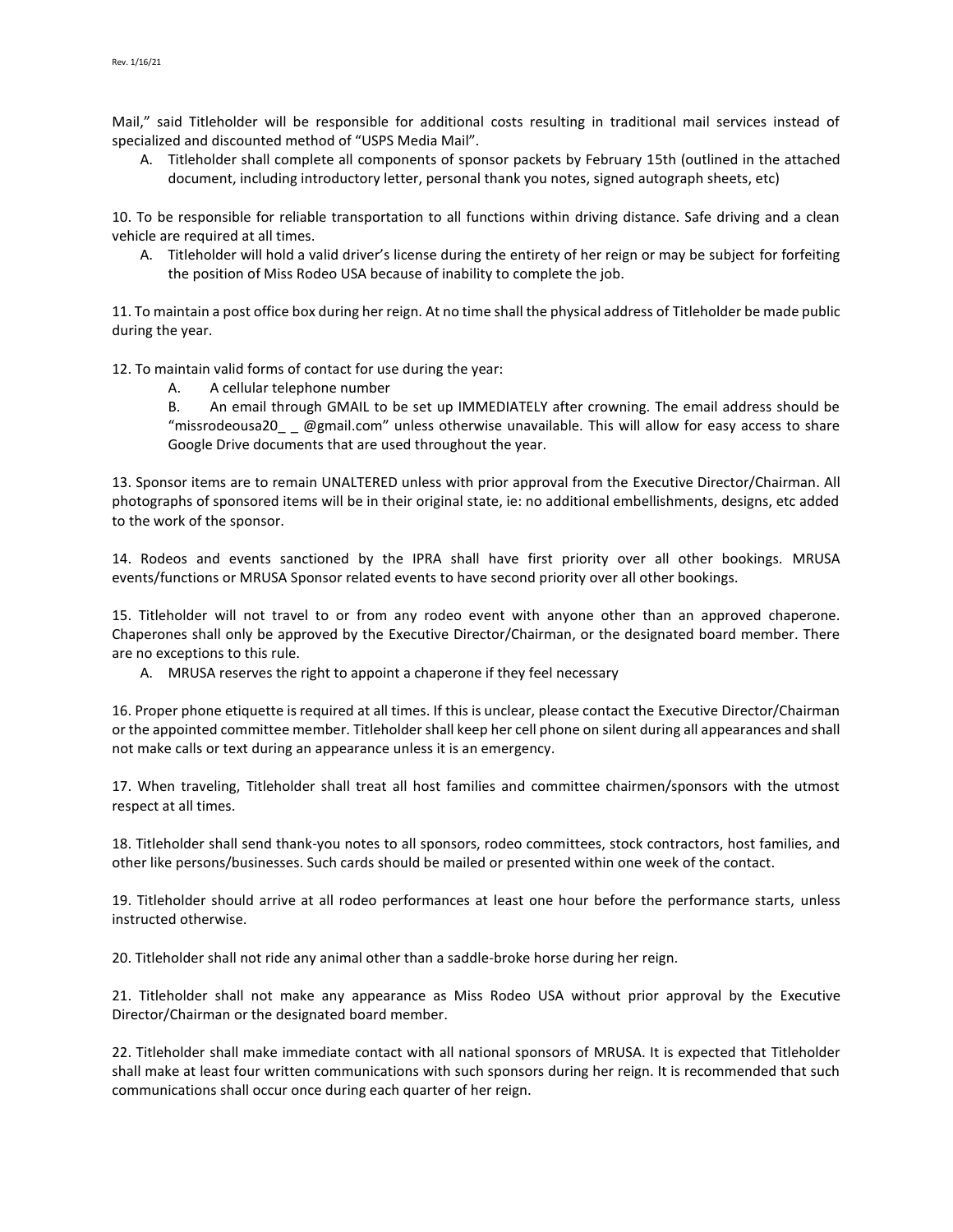- A. Immediate contact with sponsors shall be completed and reported NO LATER than February  $15<sup>th</sup>$  or as specified by Sponsorship Director.
- B. Contact with each sponsor MUST BE DOCUMENTED in the format shared by the Executive Director/Chairman or Sponsorship Director, failure to do so will result in disciplinary action.
- C. Confirmation for following years participation by EACH sponsor must be documented and communicated to Executive Director/Chairman or designated board member NO LATER THAN November 1st.
	- a. Confirmation shall include SPECIFICS of the agreed-upon sponsorship to a reasonable extent of attempting to learn details (failure to do so will result in disciplinary action)
- D. Titleholder shall communicate with Executive Director/Chairman or designated board member to create a weekly schedule to make appreciation posts about MRUSA sponsors. Titleholder is expected to maintain this weekly pattern at the MINIMUM.

23. It is the Titleholders responsibility to ensure her family and supporters are aware of her commitment to her job as Miss Rodeo USA and MRUSA enters into an agreement with her and her alone. Therefore, all communication will be directly between MRUSA and Titleholder only. Furthermore, while we while we encourage all family, friends and supporters to be in attendance and witness Titleholder's events throughout the year, it will be the Titleholder's responsibility to ensure that their attendance does not negativity affect her ability to complete the job.

24. Titleholder shall assist with the MRUSA Clinic. As a clinician, Titleholder shall only participate in the MRUSA Clinic. She may not be featured in any other non-association clinic or event where she is viewed as a speaker, clinician, special guest, etc - unless it is to the benefit of the MRUSA Association and prior approval is given by Executive Director/Chairman. Titleholder **will not be paid** for her participation in the MRUSA Clinic but the association **will assist** financially to cover costs encountered.

25. Titleholder shall assist with the preparation of the Miss Rodeo USA Pageant program to be used during the National Pageant.

- A. Deadline for Titleholder's preferred program cover image November 1st. (MRUSA reserves the right to not use preferred image but will notify queen if decision is made not to use said image.)
- B. Titleholder shall provide farewell write-up and photos for the program, no later than November 1st.

26. Titleholder shall assist the Executive Director/Chairman or the designated board member with preparations for the National Pageant.

- A. Titleholder shall write farewell speech (to play during final ride) no later than December 1st.
- B. Approval of this speech/final ride plan MUST BE provided to Executive Director/Chairman or designated board member BEFORE recording AND before any contact is made with anyone else (ie: IFR staff, IPRA, horse provider, etc).
- C. Titleholder is responsible for recording speech in a quality suitable for IFR purposes.
- D. Titleholder is expected to have a CLEAR and OPEN schedule the week before IFR for any and all promotional purposes that the IPRA or MRUSA Association shall request of her
	- a. Including but not limited to school visits, sponsor visits, selling program ads, collecting auction items, etc.
	- b. ALL appearances the week before pageant must be approved by Executive Director/Chairman or designated board member to ensure there are no conflicts with pageant/IFR promotion.
- E. Titleholder is NOT promised compensation for her work at the Miss Rodeo USA Pageant or her participation in promotion of the International Finals Rodeo. However, her accommodations will be provided by either the IPRA or the MRUSA Association.
	- a. Titleholder is allowed to share her hotel room at IFR/MRUSA Pageant with immediate family only unless prior approval is given from Executive Director/Chairman or designated board member
	- b. Titleholder will be provided a room the day before the pageant and one extra night (Sunday). Additional days (if not booked by the IPRA) will be the financial responsibility of the Titleholder. Therefore, typical hotel stay covered by MRUSA will be Monday arrival through Monday departure.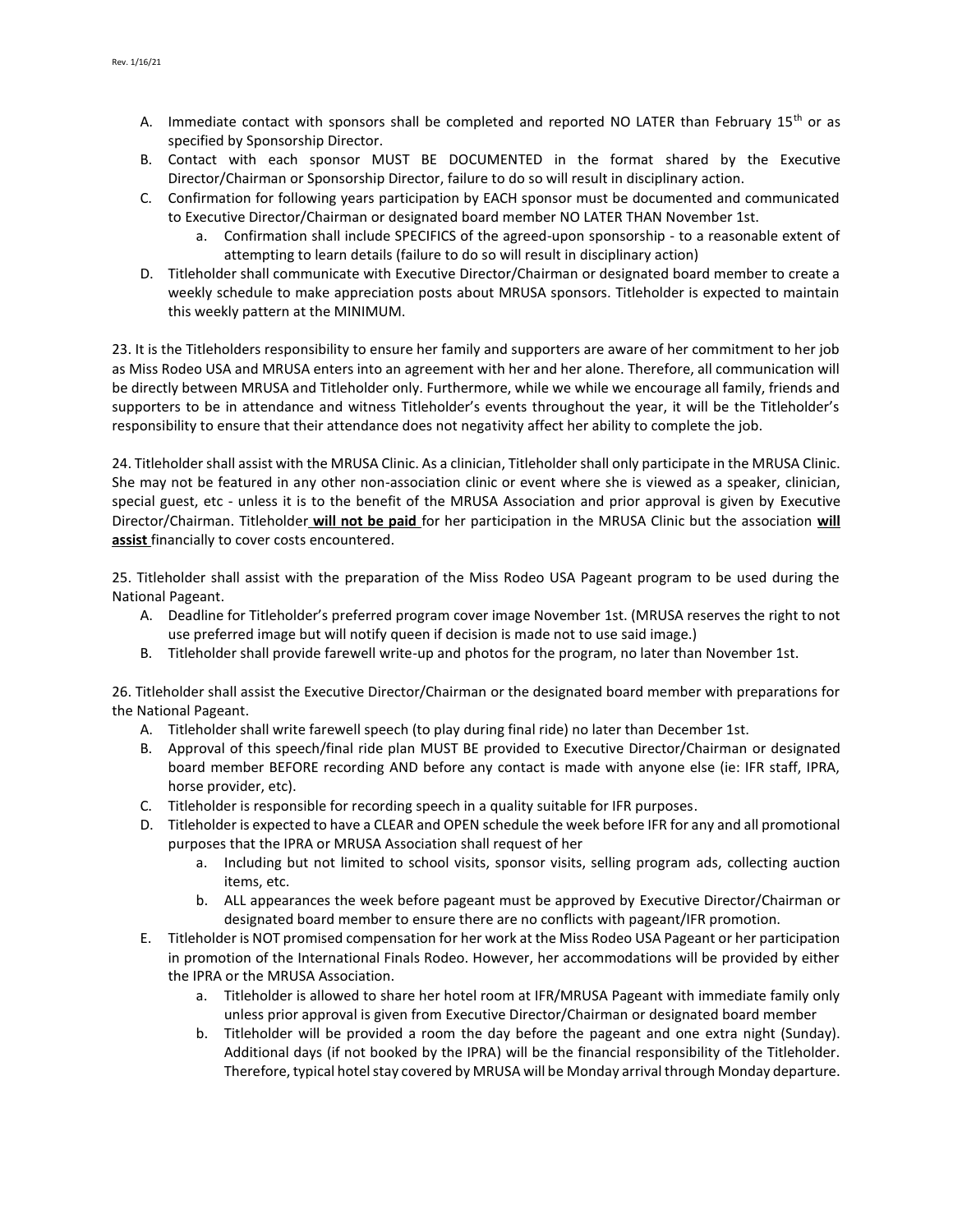- F. Titleholder shall receive two complimentary tickets to all Miss Rodeo USA Pageant functions to give to her family. NOTE: IPRA/IFR functions are not included (Ladies Luncheon, Gala, etc). If there are additional rodeo tickets, those will also be provided but not promised.
	- a. Further credentials to the IFR will not be provided to family (ie: parking passes, media badges, etc) unless they are deemed extra after distributing to pageant officials.
- G. Titleholder shall prepare for her Farewell Reception with notes to recognize and thank whomever she feels necessary. Gifts for committees, directors and/or host families are not a requirement but are common if you feel you would like to provide them. It is a REQUIREMENT that Titleholder will speak at said event.
	- a. MRUSA Association will provide the room, basic food/beverages and simple decorations. Additional arrangements can be made by the queen and her family with prior approval/notice to Executive Director/Chairman or designated board member.
- H. Titleholder is expected to act as Emcee at any/all Miss Rodeo USA Pageant events and will be notified if she will be co-emceeing or working solo in advance of each event. It is Titleholder's responsibility to plan event alongside appointed co-emcee.
- I. Titleholder will attend nightly recap meetings at pageant if necessary and notified in advance.
- J. Titleholder will wear ALL provided sponsor chaps throughout IFR as equally as possible, so long as each pair is in good condition – which may be determined by Executive Director/Chairman or the designated board member.

27. Titleholder shall solicit contestants for the Clinic and National Pageant during her year and shall maintain contact with potential contestants during her year.

28.Titleholder shall not consume illegal drugs during her reign.

29. Titleholder shall only take prescription medication as prescribed and shall notify the Executive Director/Chairman or the designated board member of any and all prescribed medication during her year.

30. Titleholder shall notify the Executive Director/Chairman of any hospitalizations or illnesses during her reign that happened during an appearance or will affect future appearances. Should Titleholder be injured or suffer an illness requiring medical attention during her year, she must present a physician's release to the Executive Director/Chairman or the designated board member, prior to resuming her duties as Miss Rodeo USA/Titleholder.

31. Titleholder shall not arrive or appear at any official function without full regalia (hat, crown, banner, and western apparel, including having hair, make-up and nails neatly presentable.)

32. Titleholder shall maintain a wholesome image. Proper undergarments must be worn at all times, showing no bra-straps or pantylines. Titleholder shall not show cleavage in a manner unbecoming of a wholesome image. If any outfit is questionable, the Executive Director or the appointed committee member shall make the final decision.

33. Unless at an approved sponsor photo session, Titleholder shall not appear in faded, ripped, or dirty jeans. Although faded jeans may be current style, the titleholder must remember she is more than a cowgirl, she is Miss Rodeo USA/Titleholder.

34. Titleholder may not have any visible tattoos or facial piercings at any time during her reign.

35. Titleholder shall not attend any rodeo dances unless approved by the Executive Director/Chairman or the designated board member. Titleholder should not appear in a bar, club, tavern, or similar business, during her reign, even without her crown and banner.

36. No males, other than immediate family members, shall accompany the titleholder to, from, or during an event she is attending as Miss Rodeo USA/Titleholder, unless approved by the Executive Director/Chairman, or the designated board member.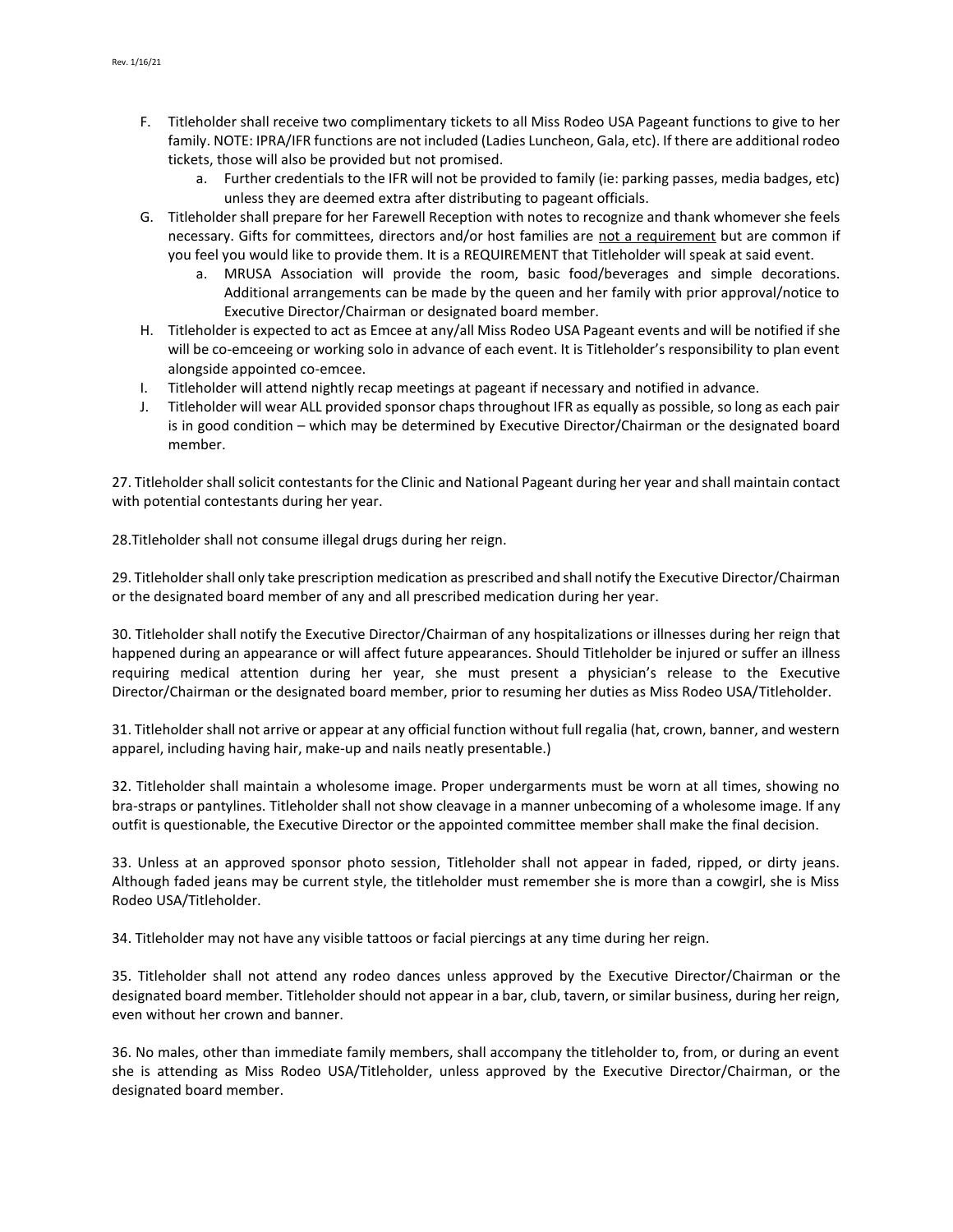37. Titleholder shall not allow any person of the opposite sex into her hotel room for any length of time. The only exception to this rule is an immediate family member. However, if the immediate family member is of an age where it could imply the wrong impression, an adult female chaperone shall be present at all times. If there is an issue with this provision during the year, the titleholder shall immediately contact the Executive Director/Chairman or the designated board member.

38. Titleholder will not cohabitate with anyone of the opposite sex, other than an immediate family member.

39. Titleholder shall not allow herself to photographed in any manner during her year that would imply that Titleholder is in a dating relationship.

40. If Titleholder has a sponsored vehicle, or if the name "Miss Rodeo USA" or titleholder's name appears on her personal vehicle, titleholder's boyfriend shall not ride in the vehicle with her at any time.

41. Titleholder may have a boyfriend during her year. However, Titleholder will not enter into a public dating relationship during her reign. There will be no public announcements of engagement, no taking or posting of photographs with the Titleholder's significant other, and no public display of affection with the Titleholder's significant other. MRUSA hires a young lady who is single and wholesome. Consequently, any behavior that portrays MRUSA in a manner inconsistent with the spirit of this rule, will subject the Titleholder to disciplinary action, up to and including the termination of Titleholder's reign as Miss Rodeo USA.

42. Titleholder agrees to make her family and significant other aware of the requirements of Miss Rodeo USA. To the extent that the family members or boyfriend of Titleholder engage in continued actions that violate the requirements of Miss Rodeo USA or the spirit of those requirements, the Executive Director/Chairman, or the designated board member, shall have the sole discretion to proceed with disciplinary actions against Titleholder, up to and including the termination of the titleholder's reign as Miss Rodeo USA/Titleholder.

43. Titleholder shall be responsible for compiling addresses to send invitations for her farewell reception at the following Miss Rodeo USA Pageant/IFR. Titleholder will be financially responsible for the postage of these invitations but will receive financial help for the printing of these invitations from the MRUSA Association. Review of these addresses must be completed by the Executive Director/Chairman BEFORE MAILING. Deadline to mail will be no later than Dec 15th.

44. Titleholder is expected to attend at least one of the two Dallas Market events to visit current sponsors and work to gain new sponsors for the association. Both events in the Spring and Fall are preferred. Events are in March and October. Titleholder will **not be paid** to attend these events but the Association **will assist** financially to cover costs encountered. Arrangements will be made with the Executive Director or the designated board member.

45. Miss Rodeo USA Perpetual Clothing Closet:

- A. Titleholder is responsible for maintaining the quality of all items passed down to remain the Miss Rodeo USA Perpetual Clothing Closet
- B. Blatant lack of care of said items that result in destruction or inability to be passed down may result in Titleholder reimbursing the MRUSA Association for the value of said item.
- C. Chaps
	- a. Chaps of a variety of quality and levels of wear are passed down to each queen. If it is KNOWN in advance that Titleholder will encounter muddy or dirt-staining arenas (such as red dirt), Titleholder is expected to wear a lesser quality pair of chaps to ensure she will not ruin a new or high quality pair.